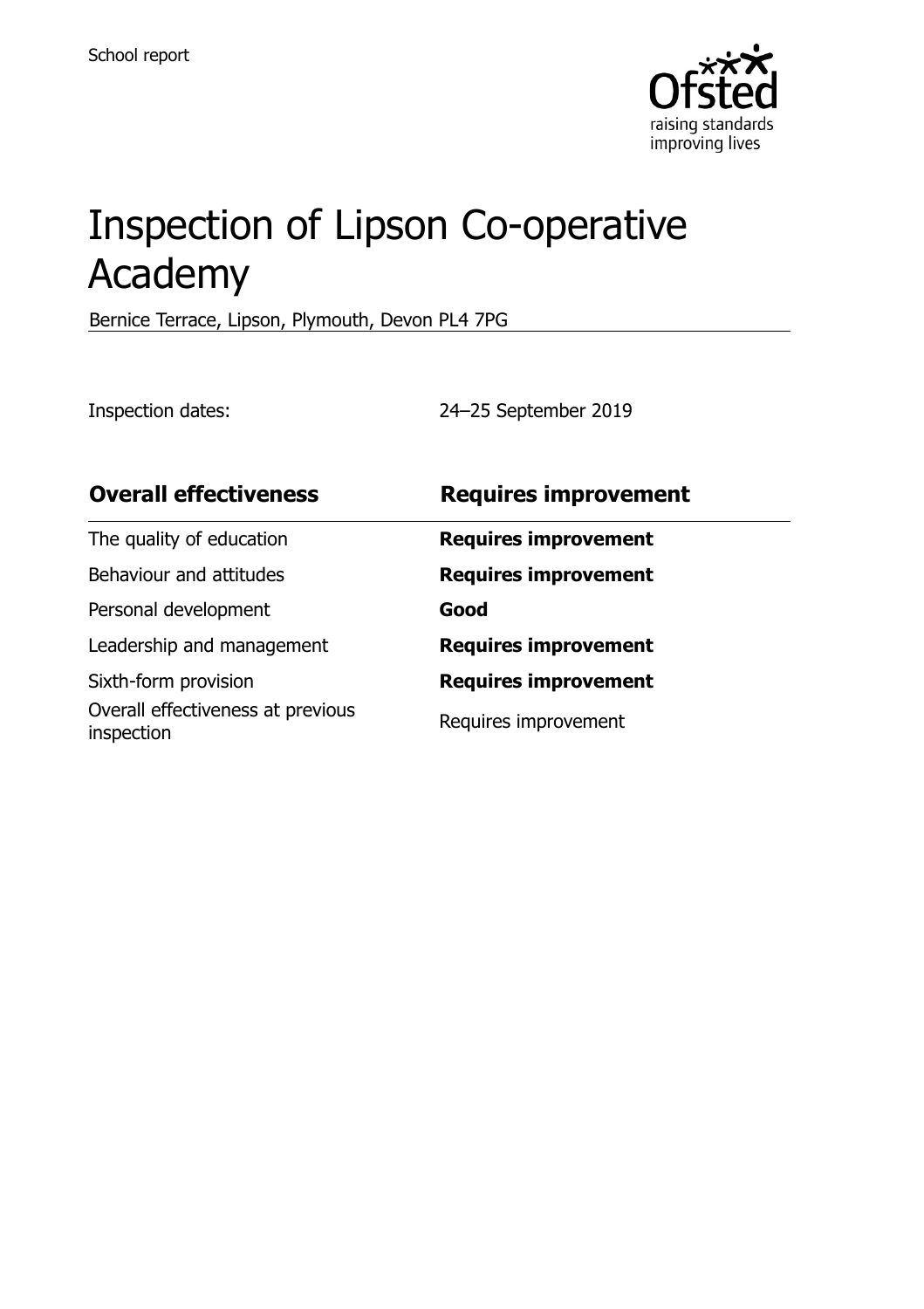

# **What is it like to attend this school?**

Pupils enjoy their time at Lipson and are proud of their school.

Pupils feel safe and well cared for. They have noticed that the school has improved over the last year. Behaviour has got much better and they say that everyone now gets on well with each other. However, on occasion, pupils can still be less well behaved at break- and lunchtimes.

Pupils are behaving better and working harder in class. This helps them to learn more and remember more. When teachers introduce the right knowledge, at the right time, pupils remember it and that builds on what they have learned before.

Lipson Co-operative Academy offers a very wide range of opportunities that pupils enjoy. Most pupils take part in extra-curricular activities. The school organises these into three areas: music, leadership and performing arts. These bring a richness to the school that pupils like. There is a very wide range of musical, leadership development and sporting activities available. This means that many pupils have learned to play a musical instrument since coming to Lipson and now take part in musical events.

#### **What does the school do well and what does it need to do better?**

In the most effective subjects, such as English, the teaching of the curriculum is well developed. Well-chosen books, plays and poetry are challenging and ambitious. This helps pupils to achieve well.

Some subject areas are improving, such as mathematics and science. Pupils are beginning to remember more and apply their knowledge. In other subjects, such as geography and modern foreign languages, the aims of the subject are unclear.

Teaching does not consistently provide pupils with the knowledge they need to be successful in the next stage of their education. The curriculum in Year 9 lacks sufficient breadth and pupils' choices are limited. Leaders are aware of this.

Despite some clear improvement, pupils do not achieve as well they should. However, teachers do make sure that activities are suitably matched to give the right help for pupils with special educational needs and/or disabilities (SEND). This is particularly so in English and science.

Pupils now behave much better than they did in the past. Exclusions have reduced and behaviour in lessons has improved. Pupils say that they are now able to learn. However, there are times when some pupils are less well behaved, particularly at breaktimes. In some lessons, pupils are highly motivated, but in others they lack motivation for learning.

Leaders provide many and varied activities outside the classroom. The curriculum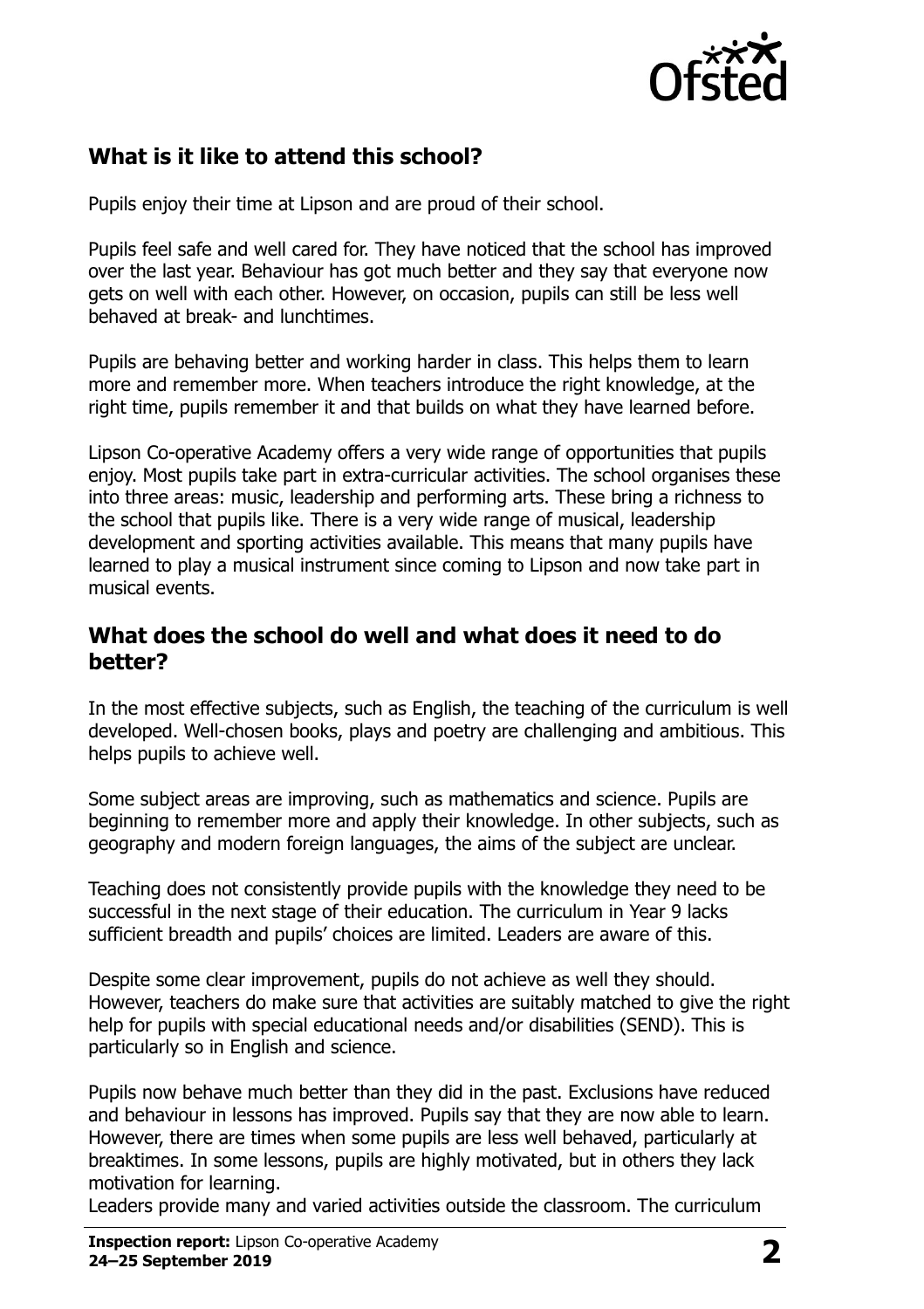

helps pupils to understand right and wrong. This prepares them well for life in modern Britain.

Leaders use a wide range of resources well to support the school's vulnerable pupils. Staff know the pupils well. Leaders make sure that pupils are well supported when they move between schools, including into Year 7.

The new headteacher, with the support of his leadership team and staff, is rapidly improving the school. Some middle leaders are beginning to be effective, although others need further training. Governors work hard and have taken many effective decisions. They are keen to receive further training to enable them to hold the school to account.

The new leadership team of the sixth form knows what needs to be done to improve the curriculum for students. Their actions are starting to take effect. However, there is more that needs to be done to make sure that students achieve well enough in the range of subjects. Work placements and careers advice are well organised so that students are well prepared for the next steps that they take.

# **Safeguarding**

The arrangements for safeguarding are effective.

The school's approach to safeguarding is strong. It has an up-to-date policy, good procedures and a strong culture of keeping children safe. The many pupils who spoke to us told us that they feel safe in the school. The identification of children needing early help is effective. The school understands its community and the pressures on children and their families. Staff are recruited using safe approaches following the training of senior leaders and governors.

# **What does the school need to do to improve?**

# **(Information for the school and appropriate authority)**

- In some subjects, the knowledge that pupils need to know and remember over time is unclear. In those same subjects, teachers are not clear about what to teach, when and in what order. All areas of the curriculum need to be clear about what knowledge pupils need.
- The curriculum in Year 9 lacks sufficient breadth. The curriculum needs to ensure that pupils can learn as much as possible for as long as possible.
- Teaching needs to help pupils know more, understand complex ideas and develop vocabulary. This will help pupils make stronger progress, which they need to do at both key stage 4 and in the sixth form within A-level subjects.
- When pupils can recall knowledge and it builds on prior learning, they achieve well over time. All curriculum areas need to have high ambitions for pupils to prepare them for success at the next stage of their education.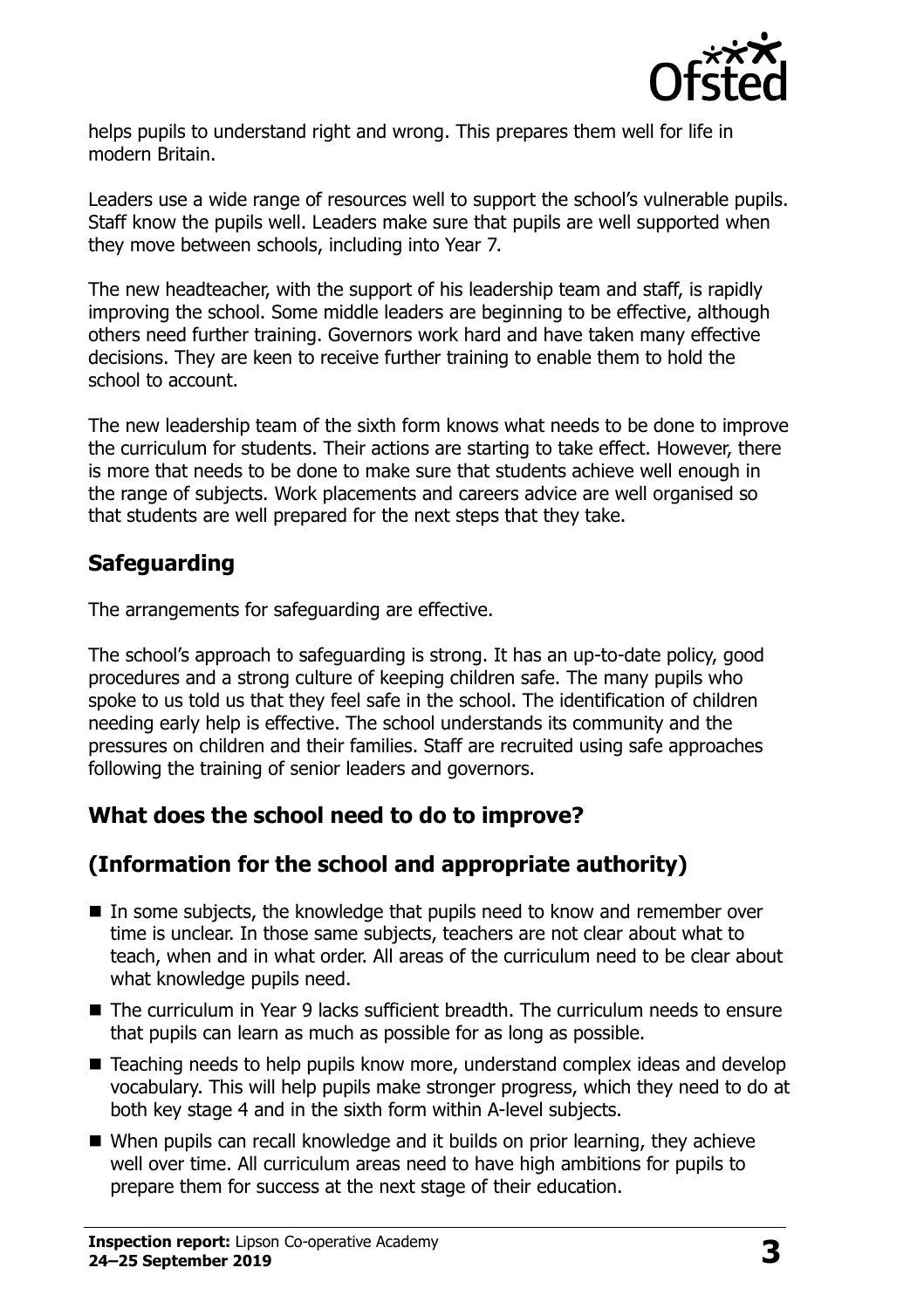

- Behaviour at the school is very much better than in the recent past. The school now needs to build stronger attitudes to learning within its pupils. When pupils are enjoying their lessons, they are hungry for knowledge.
- All middle leaders within the school need to have a strong vision for their subjects. They must know their subject in depth and use this to help other teachers. Securing a consistent approach across the school will enable standards to rise at both key stages. Governors are ambitious for the school and should receive development to help them challenge leaders.

#### **How can I feed back my views?**

You can use [Ofsted Parent View](http://parentview.ofsted.gov.uk/) to give Ofsted your opinion on your child's school, or to find out what other parents and carers think. We use Ofsted Parent View information when deciding which schools to inspect, when to inspect them and as part of their inspection.

The Department for Education has further quidance on how to complain about a school.

If you're not happy with the inspection or the report, you can [complain to Ofsted.](http://www.gov.uk/complain-ofsted-report)

### **Further information**

You can search for [published performance information](http://www.compare-school-performance.service.gov.uk/) about the school.

In the report, '[disadvantaged pupils](http://www.gov.uk/guidance/pupil-premium-information-for-schools-and-alternative-provision-settings)' refers to those pupils who attract government pupil premium funding: pupils claiming free school meals at any point in the last six years and pupils in care or who left care through adoption or another formal route.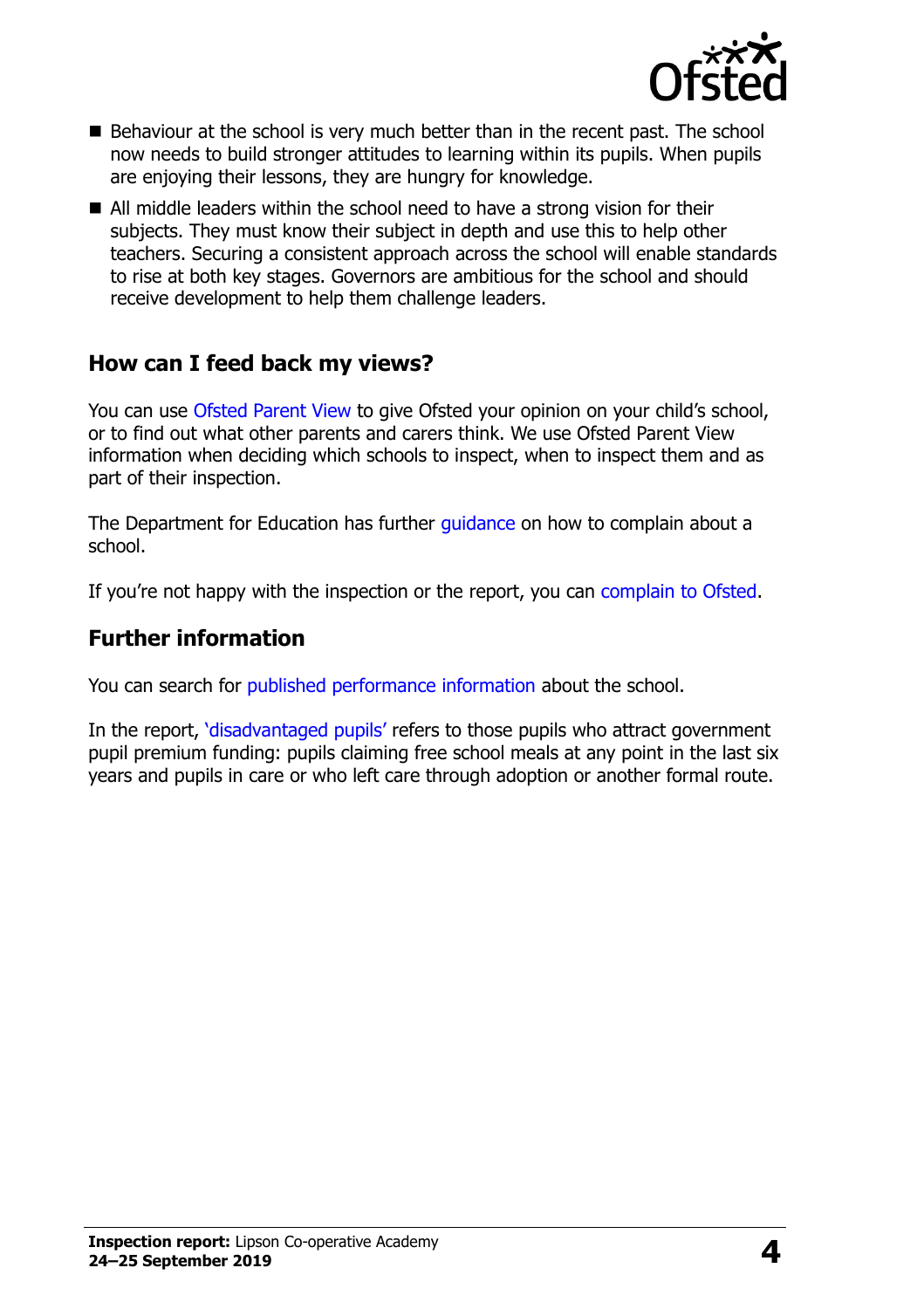

### **School details**

| Unique reference number                              | 136668                             |  |
|------------------------------------------------------|------------------------------------|--|
| <b>Local authority</b>                               | Plymouth                           |  |
| <b>Inspection number</b>                             | 10088312                           |  |
| <b>Type of school</b>                                | Secondary comprehensive            |  |
| <b>School category</b>                               | Academy converter                  |  |
| Age range of pupils                                  | 11 to 18                           |  |
| <b>Gender of pupils</b>                              | Mixed                              |  |
| <b>Gender of students in sixth-form</b><br>provision | Mixed                              |  |
| Number of pupils on the school roll                  | 1,015                              |  |
| Of which, number on roll in the<br>sixth form        | 166                                |  |
| <b>Appropriate authority</b>                         | The trust board                    |  |
| <b>Chair of trust</b>                                | John Clamp                         |  |
| <b>Principal</b>                                     | <b>Martin Brook</b>                |  |
| Website                                              | www.lipsonco-operativeacademy.coop |  |
| Date of previous inspection                          | 7-8 March 2017                     |  |

#### **Information about this school**

- Lipson Co-operative Academy is a large secondary school. It converted to academy status in 2011 under the Lipson Co-operative Academy Trust.
- A much larger proportion of pupils than the national average is eligible for free school meals. Similarly, a larger proportion of pupils than average receive support for their SEND, or have an education, health and care plan.
- **Pupils are organised into year groups following a re-structure in June 2019. This** places a greater emphasis on the identity of the individual year groups and the role of the form tutors.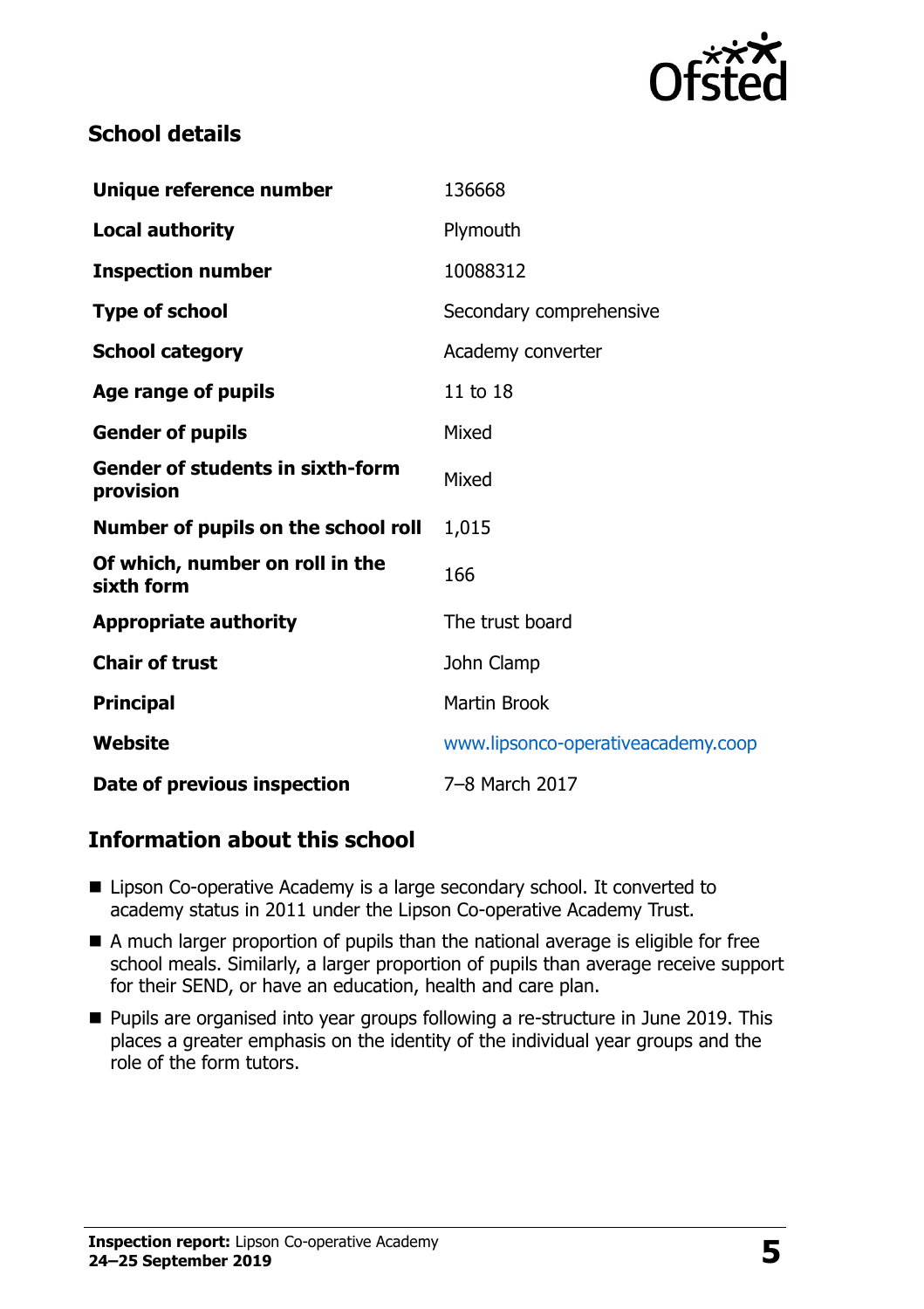

# **Information about this inspection**

We carried out this inspection under section 5 of the Education Act 2005.

- Inspectors met with the headteacher, members of the senior leadership team and middle leaders during the course of the inspection.
- $\blacksquare$  The inspection considered the following subjects in depth, visiting classrooms, talking with team leaders and meeting subject staff and pupils: English, mathematics, science, geography and modern foreign languages.
- In order to inspect safeguarding, the lead inspector checked the school's single central record of recruitment and vetting checks, considered its safeguarding policy, interviewed the member of staff designated as the safeguarding leader, and spoke with pupils and staff. Surveys of the views of parents and carers, pupils and staff were also considered as part of the inspection process.

#### **Inspection team**

| Malcolm Willis, lead inspector | Ofsted Inspector        |
|--------------------------------|-------------------------|
| Benjamin Houghton              | Ofsted Inspector        |
| Teresa Hill                    | Ofsted Inspector        |
| Paul Williams                  | Her Majesty's Inspector |